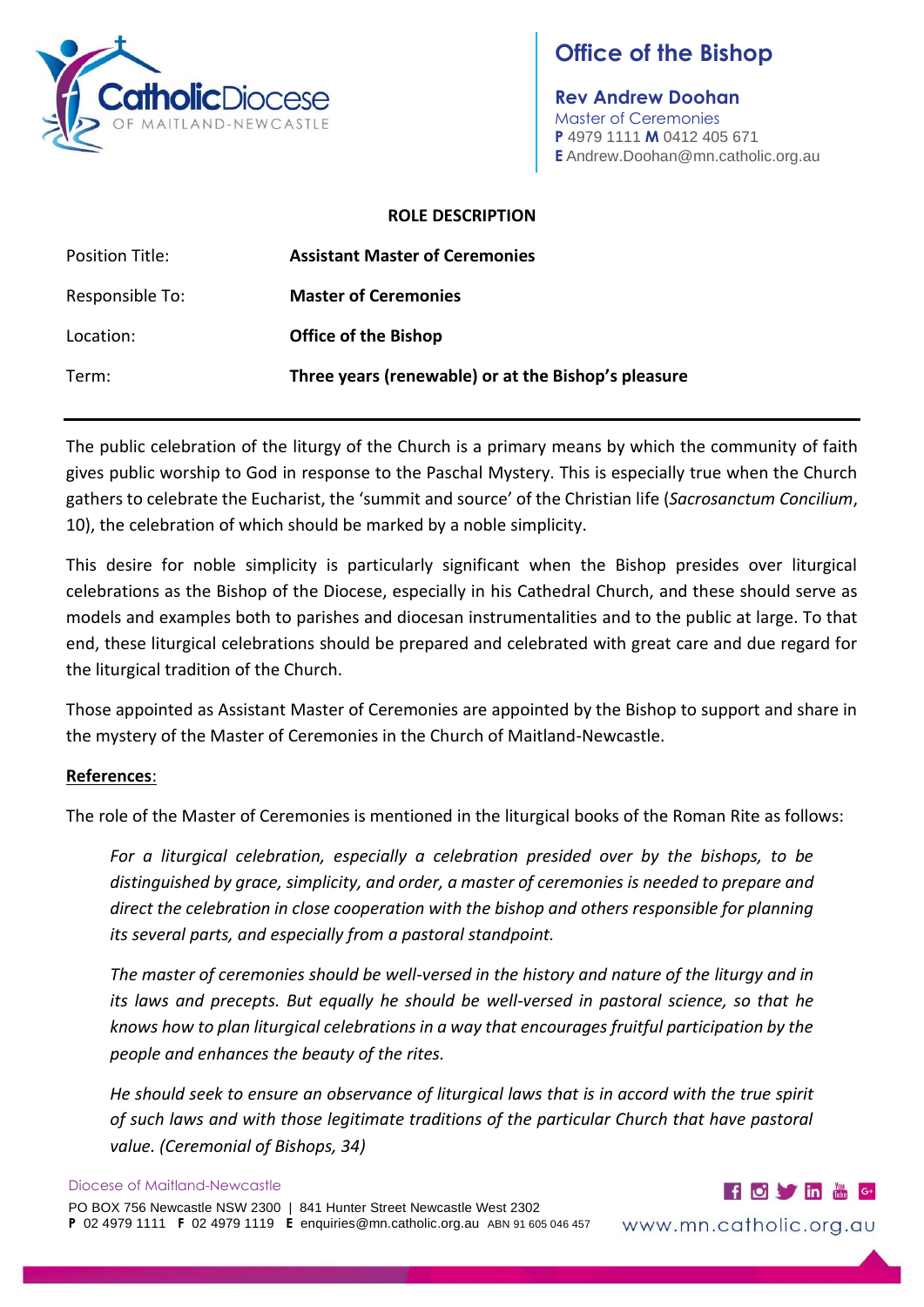*It is desirable, at least in cathedrals and in larger churches, to have some competent minister or master of ceremonies, to see to the appropriate arrangement of sacred actions and to their being carried out by the sacred ministers and lay faithful with decorum, order and devotion. (General Instruction of the Roman Missal, 106)*

## **Gifts and skills**

The ministry of Assistant Master of Ceremonies requires the following capacities and gifts:

- deep faith, expressed in love of neighbour and a passion for mission, love of scripture and liturgy
- to discern the initial and ongoing call to ministry within the context of community
- knowledge and understanding of the liturgy
- a sense of the grace and rhythm of the liturgy
- leadership expressed in
	- o a presence and direction that is ultimately 'unseen'
	- o co-ordination and empowerment of other liturgical ministers
- appreciation of liturgical ministry as being at the service of communal worship
- an eye and mind for detail
- open and transparent communication
- willingness and openness to engage in initial and ongoing formation
- collaborative ministry that respects and relies on the diverse gifts present in the College and other liturgical ministers
- to reflect on the experience of ministry, identifying questions and insights that promote the growth of the ministry of the Assistant Master of Ceremonies and the liturgical life of the church

## **Primary Tasks:**

The Assistant Master of Ceremonies shall fulfil their responsibilities at the direction of the Master of Ceremonies by:

- Directing liturgical celebrations of the Bishop of Maitland-Newcastle that are proper to the Office of Bishop, or of the Vicar General or others who may be delegated to represent the Bishop from time to time;
- Communicating and meeting with communities ahead of the liturgical celebration as appropriate and required;
- Being the conduit of communication between the presider and the community on the day of the liturgy;
- Making any last-minute liturgical adjustments and decisions as may be required;
- Being an active participant in the College of Assistant Masters of Ceremonies;
- Working with the Manager of Worship and Prayer and Diocesan Liturgy Council to nurture the growth of the liturgical life of the Church.

## **Key Relationships:**

An Assistant Master of Ceremonies will develop relationships with: